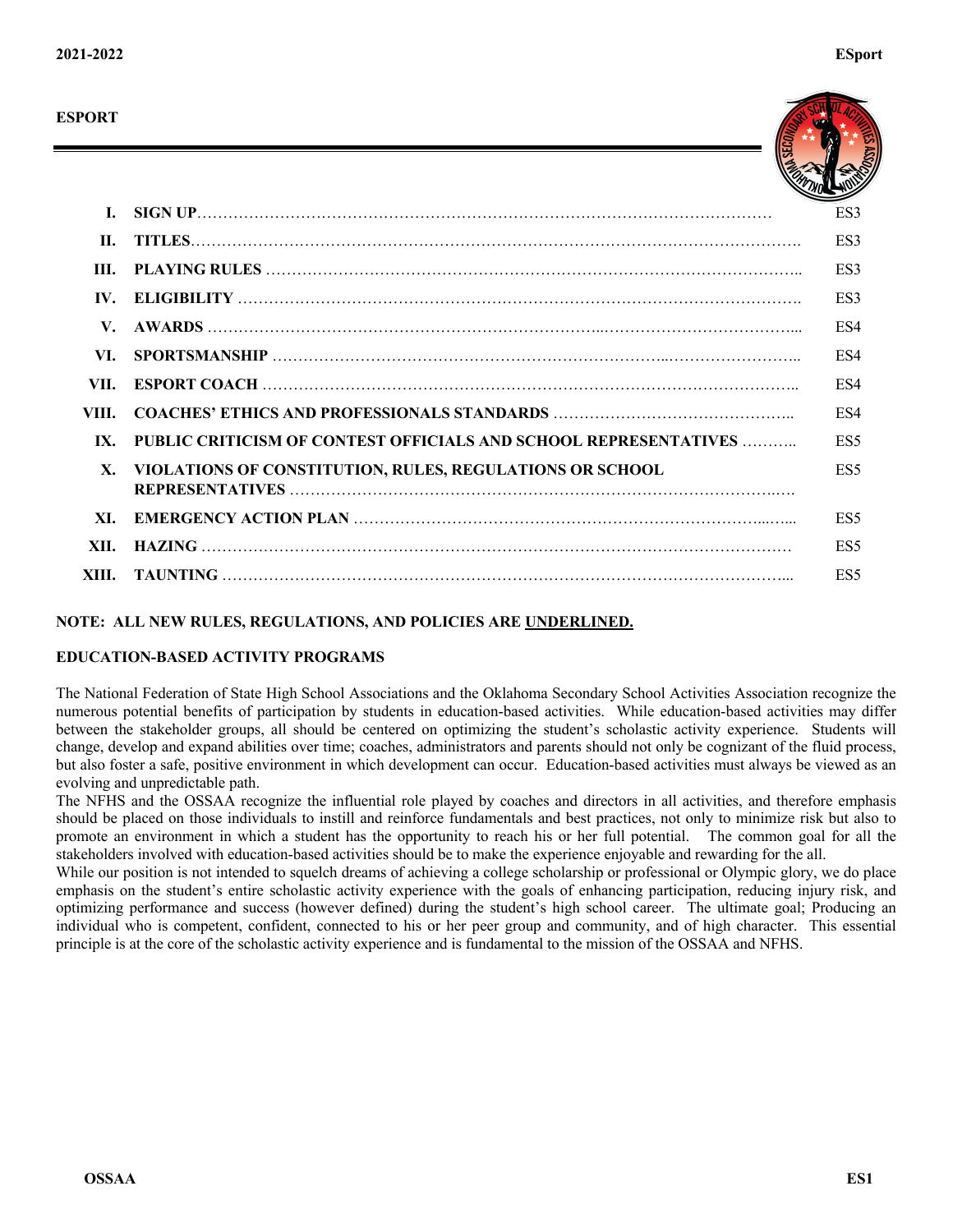# **DIVERSITY, EQUITY AND INCLUSION (DEI)**

Promoting education and the understanding of groups that have social and cultural differences is an integral part of education-based activities. Every student participating in activities at an OSSAA member school is entitled to participate in a safe school environment that is free from bias. Any form of bias (including demeaning comments, racial, ethnic, or homophobic slurs) based on social or cultural differences will not be tolerated in education-based activities.

# A. **EDUCATIONAL OPPORTUNITIES**

All OSSAA member schools, shall provide opportunities for educating and promoting the understanding of social and cultural differences on an annual basis. Opportunities can include intentional dialogue between groups and/or individuals, group and/or individual on-line courses, speakers and conferences.

The OSSAA Staff and Board of Directors will make resources available to member schools for the purpose of promoting diversity, equity and inclusion education.

- 1. The OSSAA Staff and Board of Directors will participate in diversity, equity and inclusion training annually.
- 2. Each school year, each activity is required to engage the respective participants in diversity, equity and inclusion training.

# B. **OSSAA BOARD SUB-COMMITTEE**

A sub-committee (DEI Committee) of the Board of Directors, will engage annually with school administration, students and coaches/directors for the purpose of reviewing the DEI Policy and to explore educational opportunities available to create a better understanding of social and cultural differences.

# C. **OFFICIALS**

All contest officials shall be required to view the *Implicit Bias* course annually. The course is available at NFHSLearn.com. Other educational resources will also be made available including intentional dialogue, speakers, workshops and conferences.

# D. **PUBLIC ADDRESS ANNOUNCERS AND BROADCAST CREWS**

Any person or persons making public address announcements at a regular season or post season contest; and any person associated in any manner with a broadcast crew, including but not limited to regular season or post season contests being streamed, televised or broadcast over the radio must provide in writing they have completed an educational opportunity in the form of on-line classes, speaker led workshops or conferences prior to being a part of any OSSAA activity.

### **Rules Meeting 2021 ESport Rules Meetings**

State Rules meetings are mandatory for head coaches and must be completed by September 1. Failure to comply will result in the suspension of the head coach from all interscholastic competition until the coach is in compliance.

# **The Rules meeting was conducted via ZOOM on September 20, 2021 at 10 a.m. If you were unable to attend the meeting via ZOOM, you may view the meeting on the Homepage of OSSAA.com.**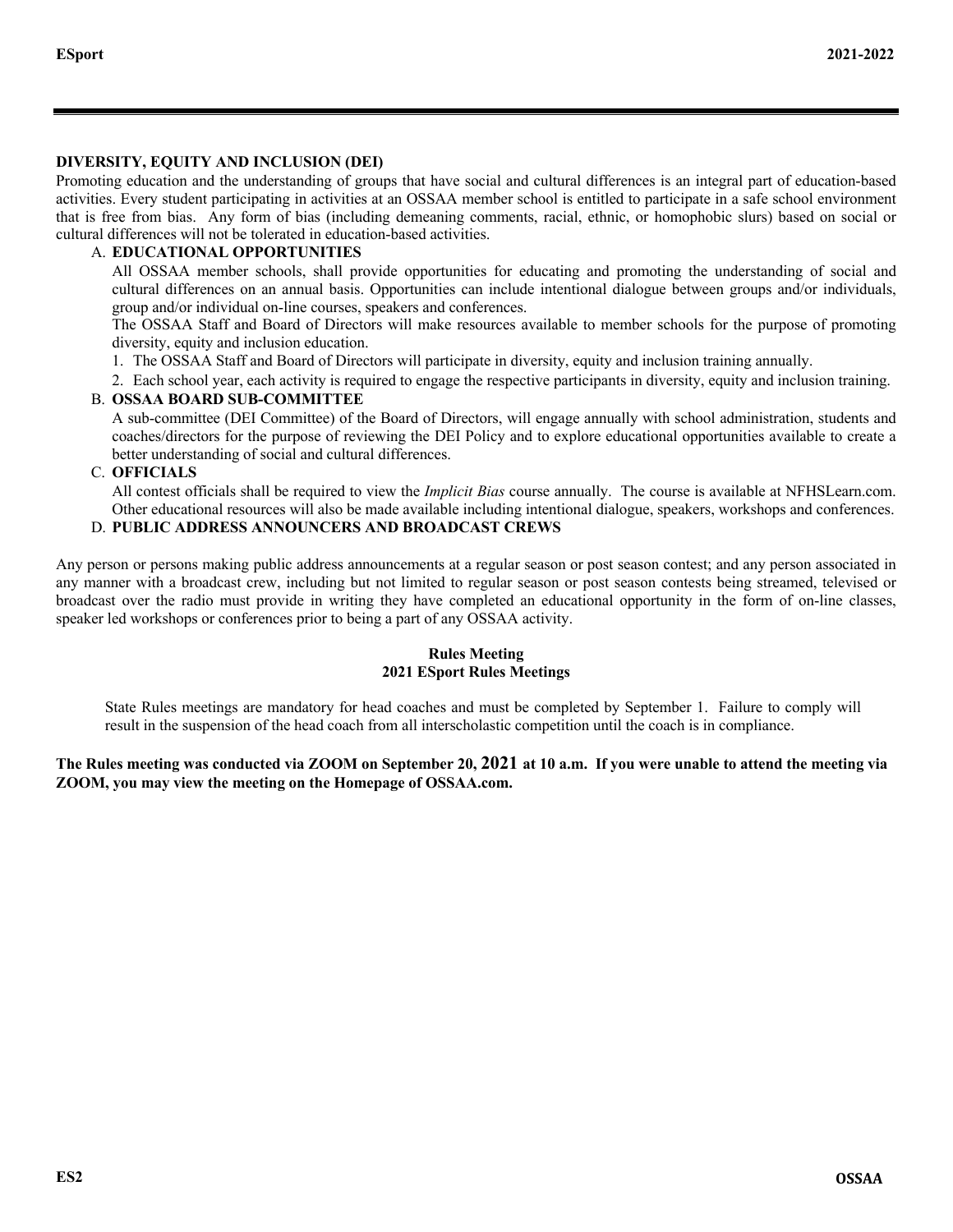#### **ESPORT**



#### **I. SIGN-UP**

#### **ENROLL YOUR TEAM**

Log into Play VS; if you do not have a login create one; go to your school's page. When you are an active coach, you will see a list of "pending" students. Verity your team.

#### **CREATE YOUR TEAM**

Select "Create Team" and select the Title(s) for your team. Complete the drop down menu.

#### **ADD PLAYERS**

Go to your "Team Management Page" and add players. Select the role for that player, repeat for each member of your team.

[How to Enroll your Team\(s\)](https://help.playvs.com/en/articles/4919261-high-school-enrollment-steps) - step by step instructions on how to complete enrollment.

#### **REGISTRATION FEE:** \$64.00 per player. Your school will be invoiced for the number of players by the OSSAA. **COMPETITION DATES:**

Exhibition season opens October 4, 2021; exhibition season ends November 18, 2021. Spring season opens January 18, 2022 and Championships will be held on April 23, 2022.

State Championships will be held at one site. The OSSAA will notify schools of the site upon entering an agreement with a host facility.

#### **II. TITLES:**

GAMES ARE PLAYED TUESDAY – THURSDAY AT 4 PM CENTRAL TIME

- TUESDAY: LEAGUE OF LEGENDS, FIFA 21 AND SPLATOON 2
- WEDNESDAY: SMITE, SUPER SMASH BROTHERS ULTIMATE
- THURSDAY: ROCKET LEAGUE, MADDEN NFL 21

### **III. PLAYING RULES:** FOR TITLE SPECIFIC PLAYING RULES CLICK THE APPROPRIATE LINK BELOW:

- [League of Legends](https://help.playvs.com/en/articles/4919212-league-of-legends-rulebook-high-school)
- [Rocket League](https://help.playvs.com/en/articles/4919221-rocket-league-rulebook-high-school)
- [Splatoon 2](https://help.playvs.com/en/articles/5433354-splatoon-2-rulebook-high-school)
- [Super Smash Bros.™ Ultimate](https://help.playvs.com/en/articles/4919168-super-smash-bros-ultimate-rulebook-high-school)
- $\bullet$  [FIFA 21](https://help.playvs.com/en/articles/4919166-fifa-21-rulebook-high-school)
- [Madden 21](https://help.playvs.com/en/articles/4919167-madden-nfl-21-rulebook-high-school)
- [SMITE](https://help.playvs.com/en/articles/4919230-smite-rulebook-high-school)

# **IV. ELIGIBILITY FOR OSSAA ESPORT COMPETITION**

- A. All non-athletic eligibility standards adopted by the OSSAA apply to ESport.
- B. A student's current scholastic eligibility status would not change if an OSSAA play-off contest was delayed into the next week due to inclement weather or other extreme circumstance.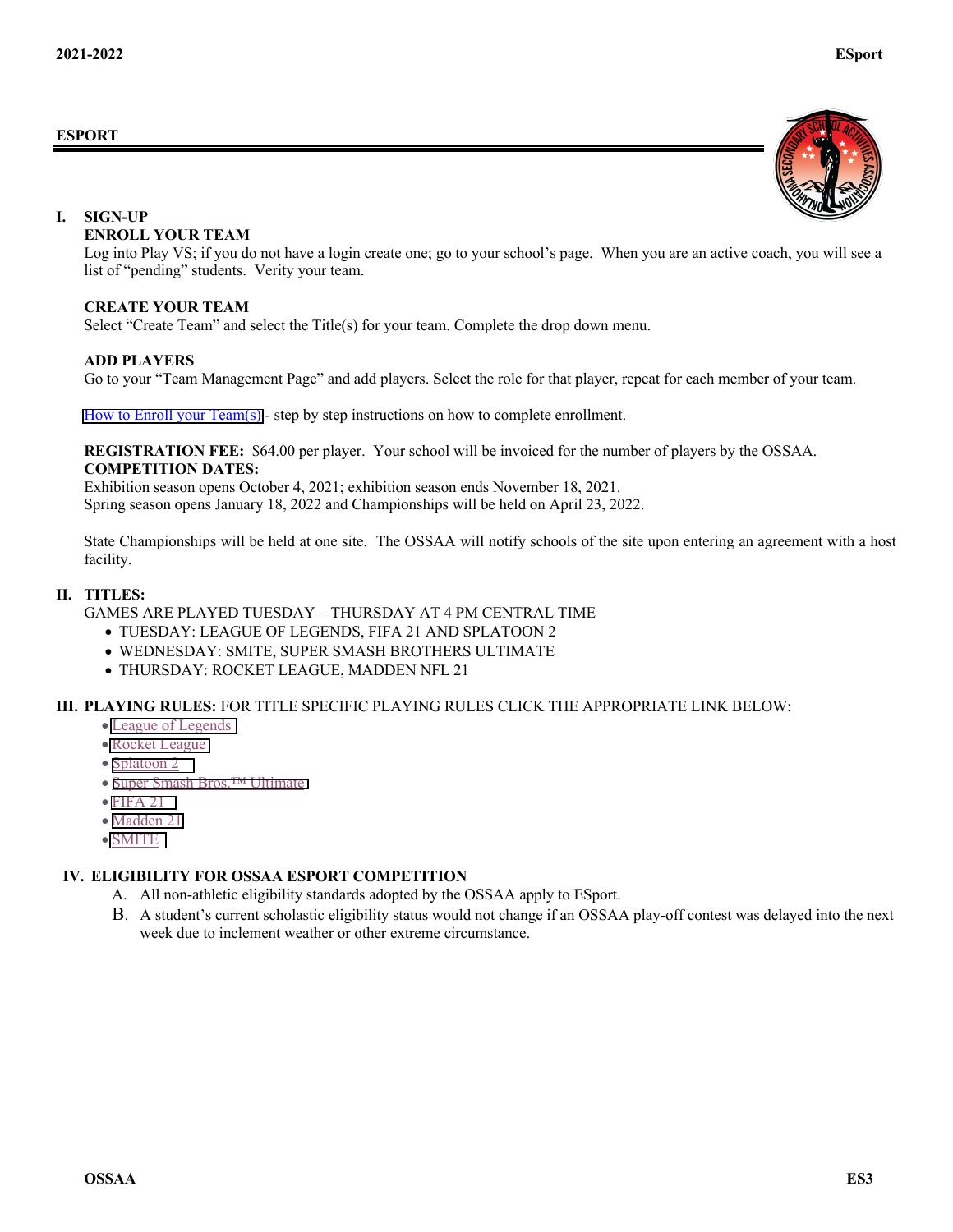# **V. AWARDS**

One State Championship trophy, individual medals (see chart below) and a Coaches' Achievement plaque will be awarded to the champion in each title. One Runner-Up trophy, individual medals (see chart below) and a Coaches' Achievement plaque will be awarded to the runner-up in each title.

| <b>TITLE</b>                  | <b>NUMBER OF MEDALS PER TITLE</b> |
|-------------------------------|-----------------------------------|
| <b>LEAGUE OF LEGENDS</b>      | 8                                 |
| ROCKET LEAGUE                 |                                   |
| <b>SPLATOON 2</b>             | 6                                 |
| SUPER SMASH BROTHERS ULTIMATE | 5                                 |
| FIFA <sub>21</sub>            | ∍                                 |
| <b>MADDEN 21</b>              | າ                                 |
| <b>SMITE</b>                  | o                                 |

### **VI. COACHES REQUIREMENTS**

Coaches are required to be verified by school administration as the Coach assigned to the respective school's team and entered in the OSSAARankings.com website as the ESport Coach. The school administration has the login to enter coaches into the site. Coaches are also required to complete the **Implicit Bias course on NFHSLearn.com.**

### **VII. SPORTSMANSHIP**

The ideals of good sportsmanship, ethical behavior and integrity permeate our culture. The values of good citizenship and high behavioral standards apply equally to all activity disciplines. In perception and practice, good sportsmanship shall be defined as those qualities of behavior, which are characterized by generosity and genuine concern for others. Further, awareness is expected of the impact on an individual's influence on the behavior of others. Good sportsmanship is viewed by the National Federation and the OSSAA as a concrete measure of the understanding and commitment to fair play, ethical behavior and integrity.

### **VIII. COACHES' ETHICS AND PROFESSIONAL STANDARDS**

- A. Exemplify the highest moral character, behavior and leadership.
- C. Respect the integrity and personality of the individual participant.
- D. Abide by the rules of the game in letter and in spirit, regardless of the consequences.
- E. Respect the integrity and judgment of contest officials, never baiting or taunting officials in any way, or seeking out an official during at the conclusion of a contest.
- F. Demonstrate a mastery of and continuing interest in coaching principles and techniques through professional improvement.
- G. Encourage and respect all participants and their values.
- H. Display modesty in victory and graciousness in defeat.
- I. Promote ethical relations among coaches.
- J. Fulfill responsibilities to provide emergency health procedures and ensure an environment free of obvious safety hazards.
- K. Encourage the highest standards of conduct and scholastic achievement among all participants.
- L. Seek to inculcate good health habits, including the establishment of sound training rules.
- M. Strive to develop in each participant the qualities of leadership, initiative and good judgment.
- N. Achieve a thorough understanding and acceptance of the rules of the game and the standards of eligibility.